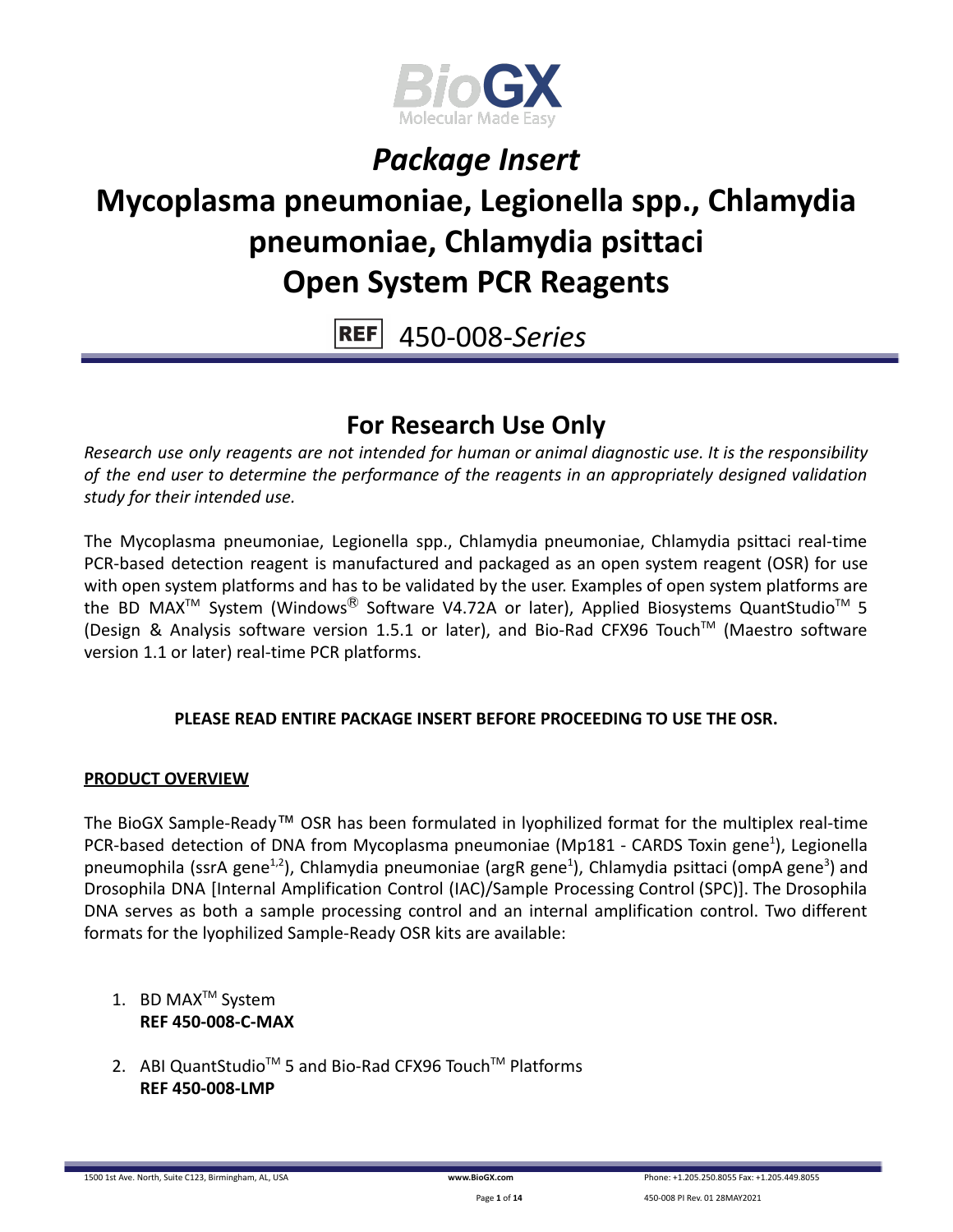

## **Mycoplasma pneumoniae, Legionella spp., Chlamydia pneumoniae, Chlamydia psittaci Open System PCR Reagents**

450-008-*Series* **REF** 

#### **Note:**

**BD MAXTM System OSR (450-008-C-MAX)** contains all PCR primers, probes, enzymes, dNTPs, MgCl<sub>2</sub>, buffers, and other components required for PCR reaction. BD MAX extraction kits available from Becton, Dickinson and Company include a Drosophila DNA sequence which serves as a Sample Processing Control (SPC). No exogenous addition of SPC is needed.

**OSR for ABI and Bio-Rad Platforms (450-008-LMP)** contain all PCR primers, probes, enzymes, dNTPs, MgCl<sub>2</sub>, buffers, and other components required for the PCR reaction. Drosophila DNA sequence is included in the OSR master mix and serves as Internal Amplification Control (IAC). No exogenous addition of SPC is needed.

#### **PACKAGE CONTENTS**

**BioGX REF:** 450-008-C-MAX **Platform(s):** BD MAX<sup>™</sup> System

Each 24-reaction package contains two pouches:

- 1. First pouch contains 24 sealed BD MAX<sup>™</sup> tubes of BioGX lyophilized Sample-Ready<sup>™</sup> OSR, each tube sufficient for a 12.5 µL PCR reaction.
- 2. Second pouch contains 24 sealed BD MAX<sup>™</sup> tubes, each containing 25  $\mu$ L of OSR-specific BioGX Rehydration Buffer.

**BioGX RFF: 450-008-LMP** Platform(s): ABI QuantStudio<sup>™</sup> 5 and Bio-Rad CFX96 Touch<sup>™</sup>

Each 64-reaction package consists of one pouch:

1. The pouch contains 2 x 8-tube strips. Each tube contains BioGX lyophilized Sample-Ready<sup>™</sup> OSR sufficient for 4 x 15 µL PCR reactions.

Note: 8-tube strips containing reagents ARE NOT compatible with ABI QuantStudio<sup>™</sup> 5 and Bio-Rad CFX96 Touch™ instruments.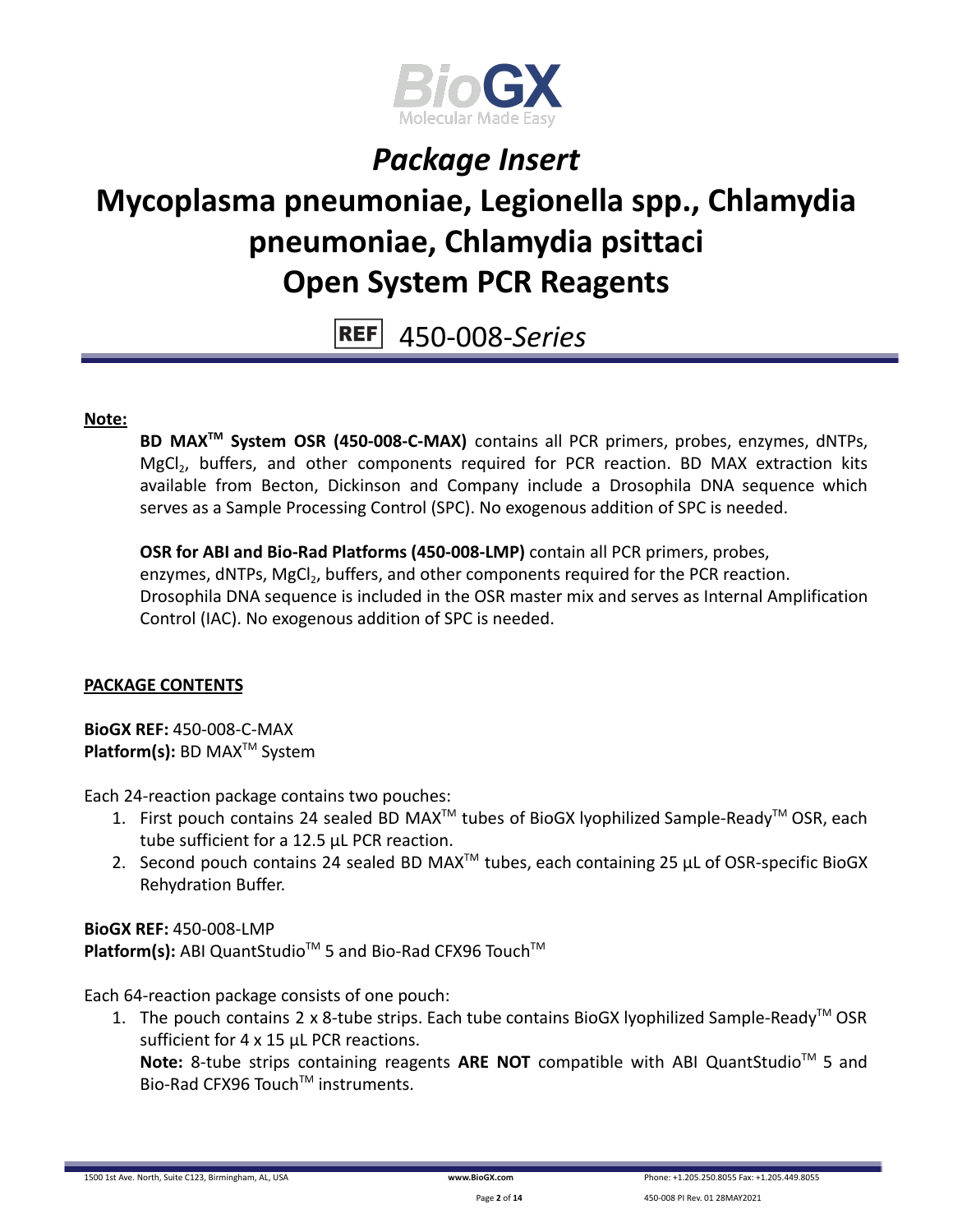

# **Mycoplasma pneumoniae, Legionella spp., Chlamydia pneumoniae, Chlamydia psittaci Open System PCR Reagents**

**REF** 450-008-*Series*

### **EQUIPMENT AND MATERIALS REQUIRED BUT NOT PROVIDED**

- Lyophilized Positive Control Template DNA Beads  $(10^5 \text{ copies/head})$ 
	- BioGX Mycoplasma pneumoniae (Part number 720-0010)
	- BioGX Legionella pneumophila (Part number 720-0011)
	- BioGX Legionella longbeachae (Part number 720-0150)
	- BioGX Chlamydia pneumoniae (Part number 720-0012)
	- BioGX Chlamydia psittaci (Part number 720-0149)

- BioGX Molecular Grade Water or equivalent
	- BioGX Rehydration Water (Part number: 800-0035-12)
- BD MAX ™ ExK ™ DNA-1 (US BD catalog no. 442817/ International BD catalog no. 442818)
- BD MAX ™ PCR Cartridges (US and International BD catalog no. 437519)
- Vortex Genie 2 Vortexer (VWR catalog no. 58815-234) or equivalent
- Disposable nitrile gloves
- Applied Biosystems QuantStudio 5 (0.2 mL) consumables
	- Thermo Fisher optical 8-tube strip (catalog no. 4316567)
	- Thermo Fisher ultra-clear optical caps, strips of 8 (catalog no. AB-0866)
	- Thermo Fisher 96-well optical clear reaction plates (catalog no. A36924)
	- Thermo Fisher 96-well qPCR plate seals (catalog no. AB-1170)
- Bio-Rad CFX96 Touch consumables
	- Bio-Rad 8-tube PCR strips without caps (catalog no. TLS0851)
	- Bio-Rad Optical flat 8-cap strips for PCR tubes (catalog no. TCS0803)
	- Bio-Rad 96-well plates (catalog no. HSP9655)
	- Bio-Rad 96-well plate sealing film, optical (catalog no. MSB1001)

### **WARNINGS AND PRECAUTIONS**

- For research use only. Not intended for human or animal diagnostics use.
- If handling biological samples, including used Extraction Kits and PCR Cartridges, treat as if capable of transmitting infectious agents in accordance with safe laboratory procedures such as those described in CLSI Document M29 $4$  and in Biosafety in Microbiological and Biomedical Laboratories<sup>5</sup>.

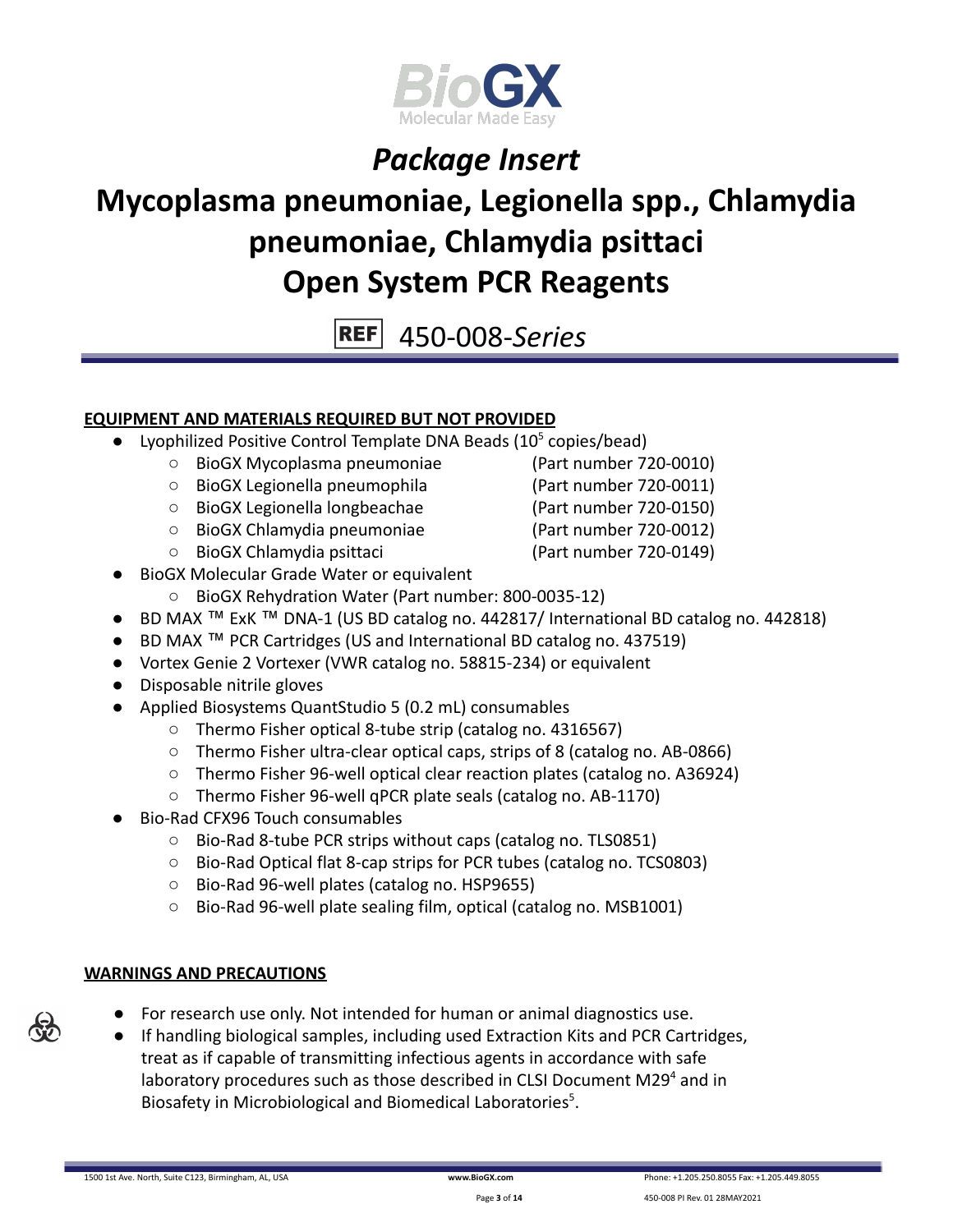

# **Mycoplasma pneumoniae, Legionella spp., Chlamydia pneumoniae, Chlamydia psittaci Open System PCR Reagents**

**REF** 450-008-*Series*

- BioGX REF: 450-008-C-MAX has been quality control tested only with the BD Open System Extraction Kits on the BD MAX<sup>™</sup> System.
- BioGX REF: 450-008-LMP has been quality control tested only with the Applied Biosystems QuantStudio<sup>™</sup> 5 and Bio-Rad CFX96 Touch<sup>™</sup> real-time PCR platforms.
- Do not use the reagents if the protective pouches are open or torn upon arrival.
- Close reagent protective pouches promptly with the zip seal after each use. Remove any excess air in the pouches prior to sealing and store at 2-8 °C.
- Do not remove desiccant from the PCR master mix pouches.
- Do not use Sample-Ready**TM** master mix if the desiccant is not present or is broken inside the Sample-Ready**TM** master mix pouches.
- Do not use reagent tubes if the foil seal has been opened or damaged.
- Do not mix reagents from different pouches and/or kits and/or lots.
- Do not use expired reagents and/or materials.
- Refer to BD MAX<sup>™</sup> ExK<sup>™</sup> DNA-1 Extraction Kit Instructions or to other respective nucleic acid extraction kits manufacturers' instructions for information about proper handling, cautions, and proper waste disposal.
- Do not mix septum caps between Sample Buffer Tubes or re-use septum caps as contamination may occur and compromise test results.
- Check BD Unitized Reagent Strips for proper liquid fills (ensure that the liquids are at the bottom of the tubes).
- Do not pipette by mouth.
- Do not smoke, drink, or eat in areas where samples or kits are being handled.
- Dispose of unused reagents and waste in accordance with country, federal, provincial, state, and local regulations.
- Use clean gloves when handling extraction kit components and PCR reagents and buffer tubes.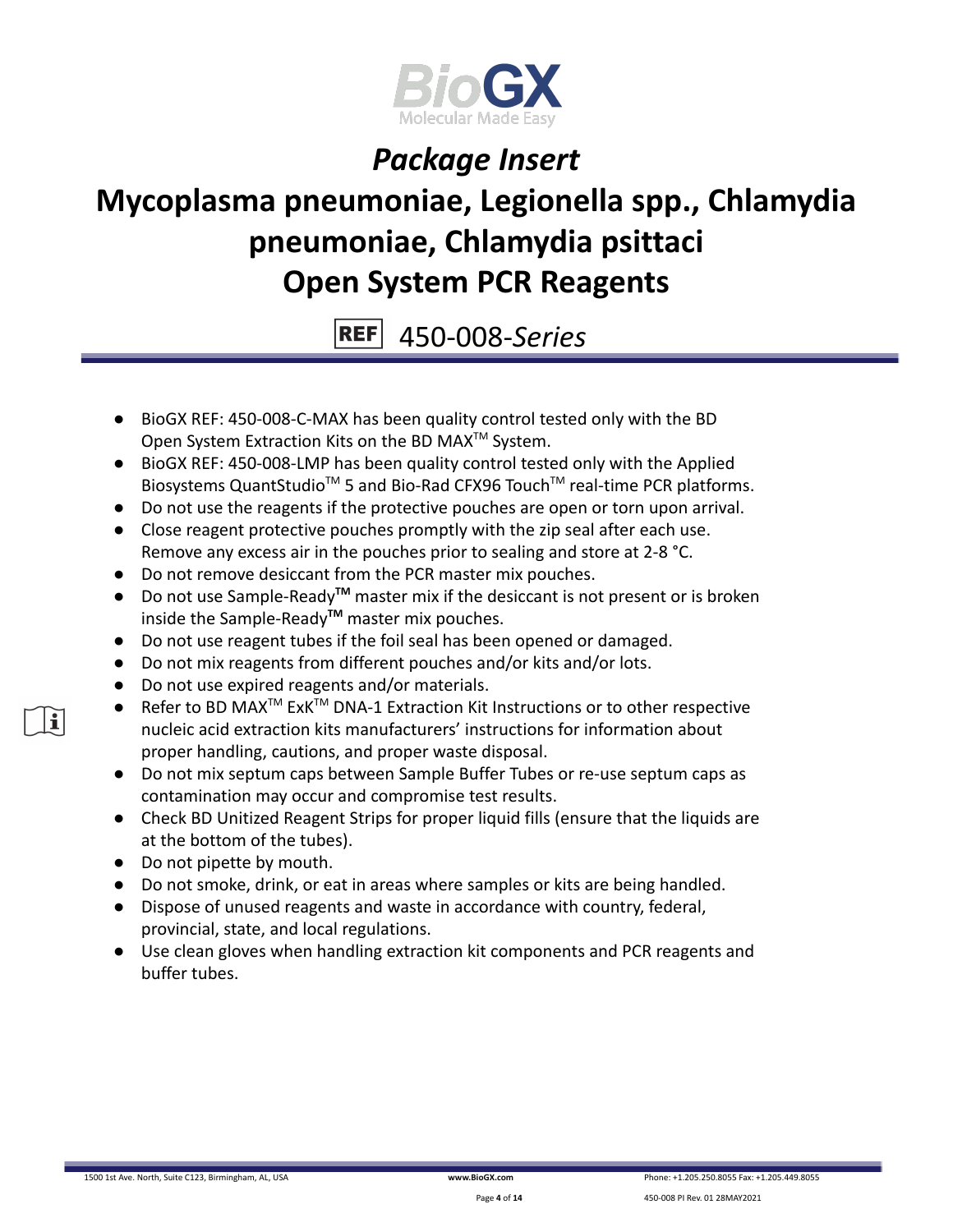

# **Mycoplasma pneumoniae, Legionella spp., Chlamydia pneumoniae, Chlamydia psittaci Open System PCR Reagents**

**REF** 450-008-*Series*

#### **STORAGE REQUIREMENTS AND RECOMMENDATIONS**

Product ships at ambient temperature, but BioGX recommends long-term storage at 2-8°C. Reagents have been tested to demonstrate optimal performance when stored properly and consumed by the Manufacturer Recommended Use By Date. The end user may opt to extend the useful life for Research Use Only reagents upon completing their own performance validations. BioGX's guarantee of reagent integrity does not extend beyond the Manufacturer Recommended Use By Date when stored properly. Avoid exposing the reagents (lyophilized or rehydrated) to direct sunlight or long-term ambient lighting. Tightly reseal the pouch with unused reactions and immediately return to a refrigerator after opening. To mitigate reagent performance degradation from exposure to moisture, BioGX suggests using the entire contents of the opened pouch within 2 months; however, the user may choose to verify an extended working time > 2 months by performance testing with positive controls and an examination of the sample preparation control target.

 $\frac{1}{\sqrt{1-x^2}}$ 

#### **SAMPLE TYPES UTILIZED FOR QUALITY CONTROL TESTING**

-Nasal wash -Pretreated sputum samples -Pretreated bronchoalveolar lavage (BAL) samples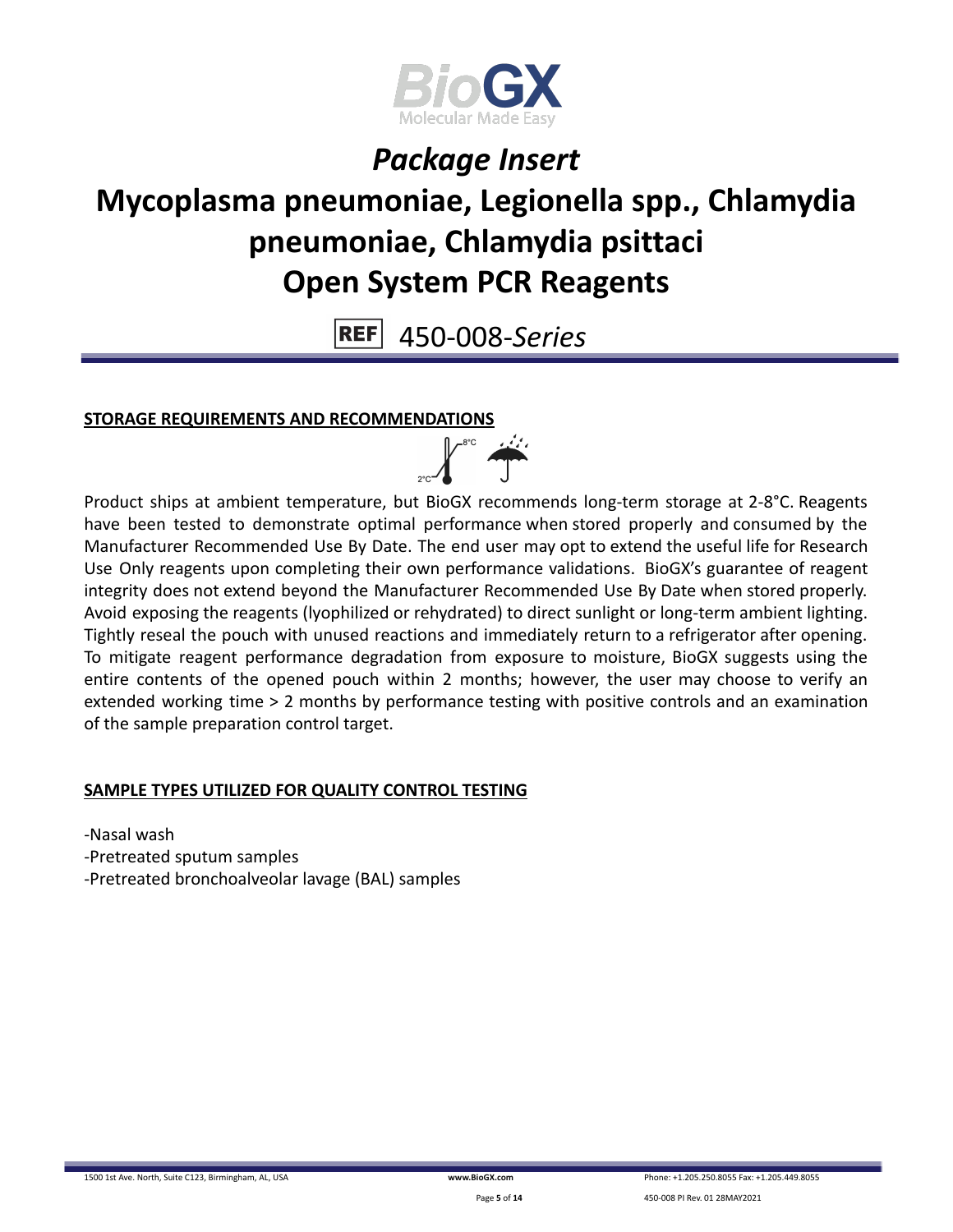

## **Mycoplasma pneumoniae, Legionella spp., Chlamydia pneumoniae, Chlamydia psittaci Open System PCR Reagents**

**REF** 450-008-*Series*

### **REAGENT OPTICAL CONFIGURATION**

**Table 1.** Optical Channel Configuration for REF 450-008-*Series*.

| <b>Optical Channel</b><br>(Fluorophore Equivalent) | <b>Target</b>         |  |
|----------------------------------------------------|-----------------------|--|
| <b>FAM</b>                                         | Chlamydia psittaci    |  |
| <b>HEX</b>                                         | Chlamydia pneumoniae  |  |
| Texas Red                                          | Legionella spp.       |  |
| Cy <sub>5</sub>                                    | Mycoplasma pneumoniae |  |
| Cy5.5                                              | SPC/IAC               |  |

#### **QUALITY CONTROL AND EXTRACTION TESTING PARAMETERS**

#### **BD MAXTM System (BioGX REF: 450-008-C-MAX)**

As a starting point, users can import and install the Electronic User Defined Protocol (eUDP) that utilizes ExK DNA-1 extraction kits onto the BD MAX<sup>™</sup>. BioGX's most current eUDP utilized for quality control of this product can be obtained by sending an email to [TS@biogx.com](mailto:TS@biogx.com). Please refer to the BD MAX<sup>™</sup> user manual<sup>6</sup> for uploading instructions.

### **ABI and Bio-Rad Platforms (BioGX REF: 450-008-LMP)**

As a starting point, users can import and install a PCR run file onto:

- 1. Applied Biosystems QuantStudio<sup>™</sup> 5 (Design & Analysis software version 1.5.1 or later)
- 2. Bio-Rad CFX96 Touch<sup>™</sup> (Maestro software version 1.1 or later)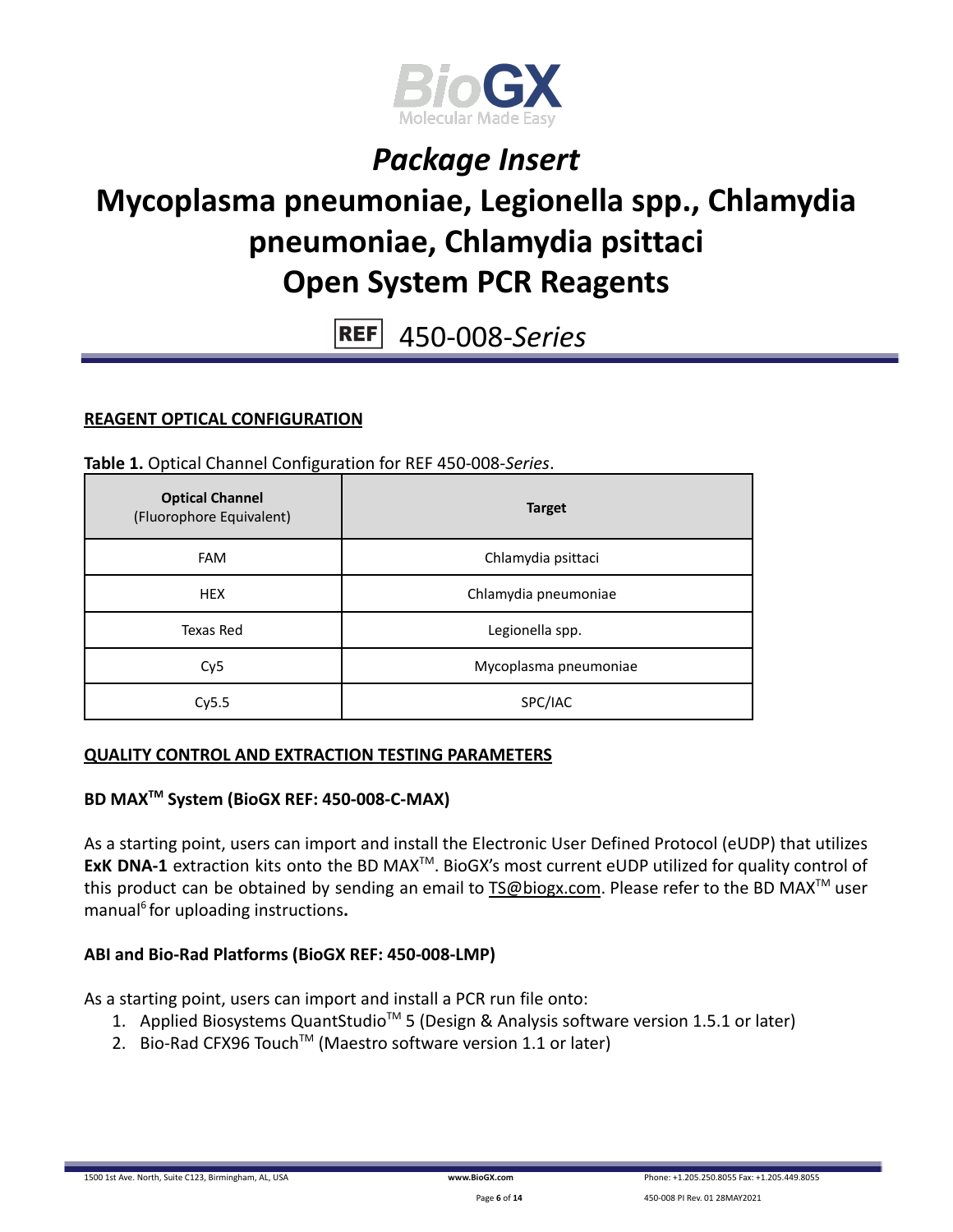

# **Mycoplasma pneumoniae, Legionella spp., Chlamydia pneumoniae, Chlamydia psittaci Open System PCR Reagents**

**REF** 450-008-*Series*

BioGX's most current ABI QuantStudio<sup>™</sup> 5 and Bio-Rad CFX96 Touch<sup>™</sup> PCR run files utilized for quality control of this product can be obtained by sending an email to [TS@biogx.com.](mailto:TS@biogx.com) Please refer to the Applied Biosystems QuantStudio<sup>™</sup>5 user manual<sup>7</sup> for uploading instructions. Please refer to the Bio-Rad CFX96 Touch<sup>™</sup> user manual<sup>8</sup> for uploading instructions.

### **SAMPLE VOLUMES UTILIZED DURING QUALITY CONTROL TESTING**

The end user may choose to validate a different pretreatment method or volume of sample to load other than the sample processing used by BioGX for QC testing as outlined below.

### **PRETREATMENT PROCEDURES FOR VISCOUS SAMPLES TYPES (i.e., sputum and BAL)**

**APPROPRIATE LOCKING-CAP TUBES OR A LID-LOCK RACK MUST BE USED WHEN SAMPLES ARE BOILED. THE END USER SHOULD USE APPROPRIATE BIOSAFETY PROTOCOLS (INCLUDING A BIOSAFETY HOOD AND RESPIRATOR) WHEN PROCESSING SPUTUM or BAL SAMPLES THAT POTENTIALLY CONTAIN** *MYCOBACTERIA.*

For viscous samples, the use of a mucolytic agent to reduce viscosity and support efficient DNA extraction is recommended. Examples of three different pretreatment protocols to reduce viscosity of sputum or BAL samples are outlined below. Note: Pretreatment reagents are not included with BioGX 450-008-C-MAX/450-008-LMP.

1. **Proteinase K Pretreatment:** Pellet sample (250 μL sputum or 500 μL BAL) by centrifugation at 20,000 x g for 15 min, decant and wash pellet with 1 mL 20mM Tris HCl pH 8, centrifuge at 20,000 x g for 15 min, decant and add 250 μL of Proteinase K solution (1 mg/mL), incubate at 56°- 65°C for 30 minutes. After Proteinase K digestion, heat to 100°C for 10-15 minutes. Allow for cooling to room temperature.

#### **BD MAXTM System**

Once the pretreated sample has cooled to ambient temperature, pipette 200 μL of pretreated sample into the BD MAX<sup>™</sup> Sample Buffer Tube (SBT), aseptically place the BD<sup>™</sup> septum cap on each SBT. Pulse vortex the SBT for 1-3 seconds, and load the SBT into the extraction tray.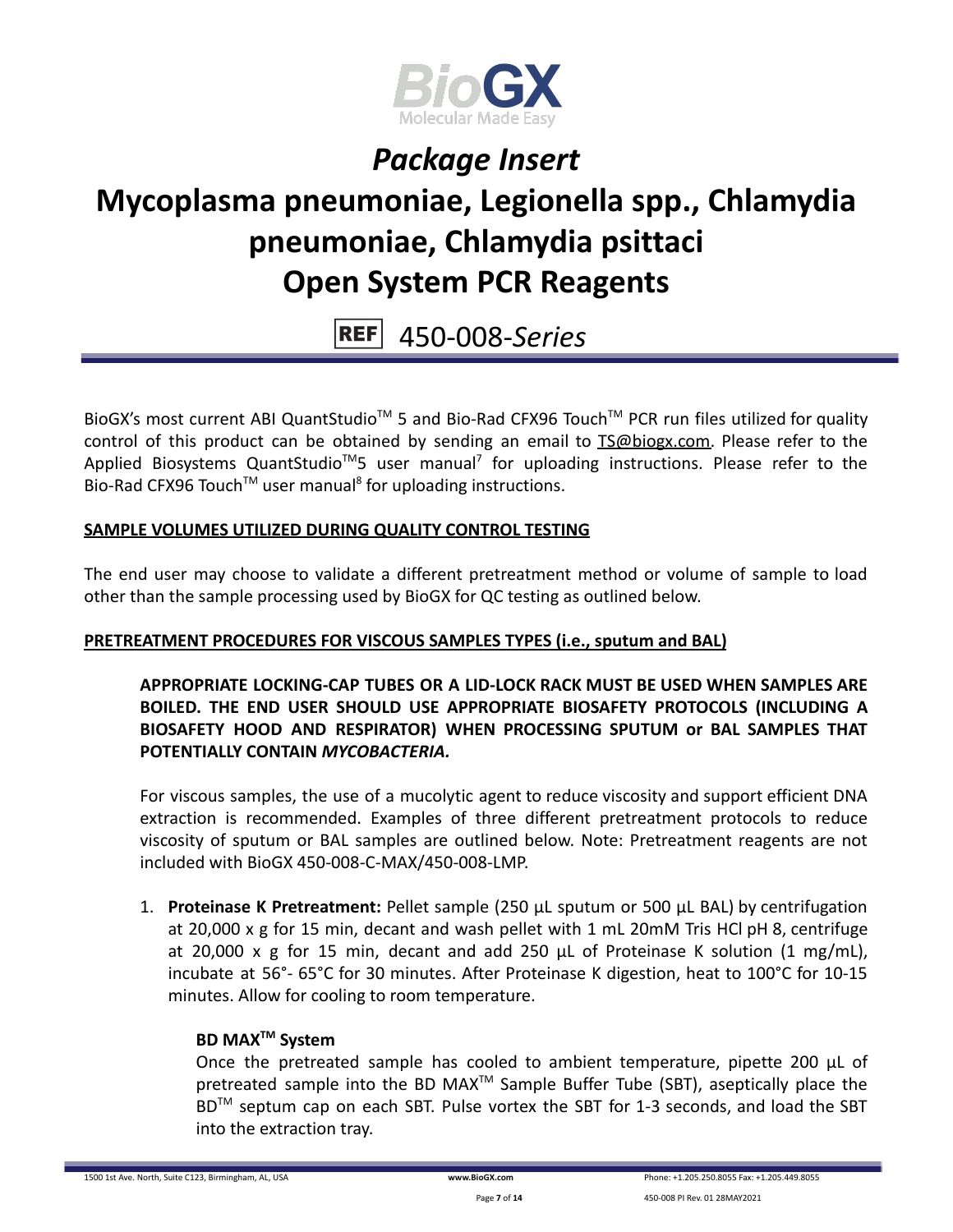

# **Mycoplasma pneumoniae, Legionella spp., Chlamydia pneumoniae, Chlamydia psittaci Open System PCR Reagents**

**REF** 450-008-*Series*

**ABI QuantStudioTM 5 and Bio-Rad CFX96 TouchTM (validated magnetic bead or silica column extraction kits)**

Once the pretreated sample has cooled to ambient temperature, follow manufacturer recommendations for extraction of appropriate sample volume of pretreated sample into validated magnetic-bead or silica column extraction device and proceed with nucleic acid purification.

2. **Copan SL solution Pretreatment:** (Copan catalog #099CE.A) is a mucolytic agent that supports rapid digestion but does not provide decontamination of natural flora. Manufacturer recommendations should be followed. Depending on the mucopolysaccharide content of the sample, incubation time can range from 15 minutes to 120 minutes.

### **BD MAXTM System**

Pipette 200  $\mu$ L of pretreated sample into the BD MAX<sup>TM</sup> Sample Buffer Tube (SBT), aseptically place the BD<sup>TM</sup> septum cap on each SBT. Pulse vortex the SBT for 1-3 seconds, and load the SBT into the extraction tray.

### **ABI QuantStudioTM 5 and Bio-Rad CFX96 TouchTM (validated magnetic bead or silica column extraction kits)**

Follow manufacturer recommendations for extraction of appropriate sample volume of pretreated sample into validated magnetic-bead or silica column extraction device and proceed with nucleic acid purification.

3. **BD BBL**Ⓡ **MycoPrepTM Pretreatment:** (BD catalog # 240862) supports both mucolytic digestion and decontamination of natural flora. Manufacturer recommendations for BD BBL<sup>®</sup> MycoPrep<sup>™</sup> should be followed. Depending on the mucopolysaccharide content of the sample, incubation time can range from 15 minutes to 30 minutes.

#### **BD MAXTM System**

Pipette 200  $\mu$ L of pretreated sample into the BD MAX<sup>TM</sup> Sample Buffer Tube (SBT), aseptically place the BD<sup>TM</sup> septum cap on each SBT. Pulse vortex the SBT for 1-3 seconds, and load the SBT into the extraction tray.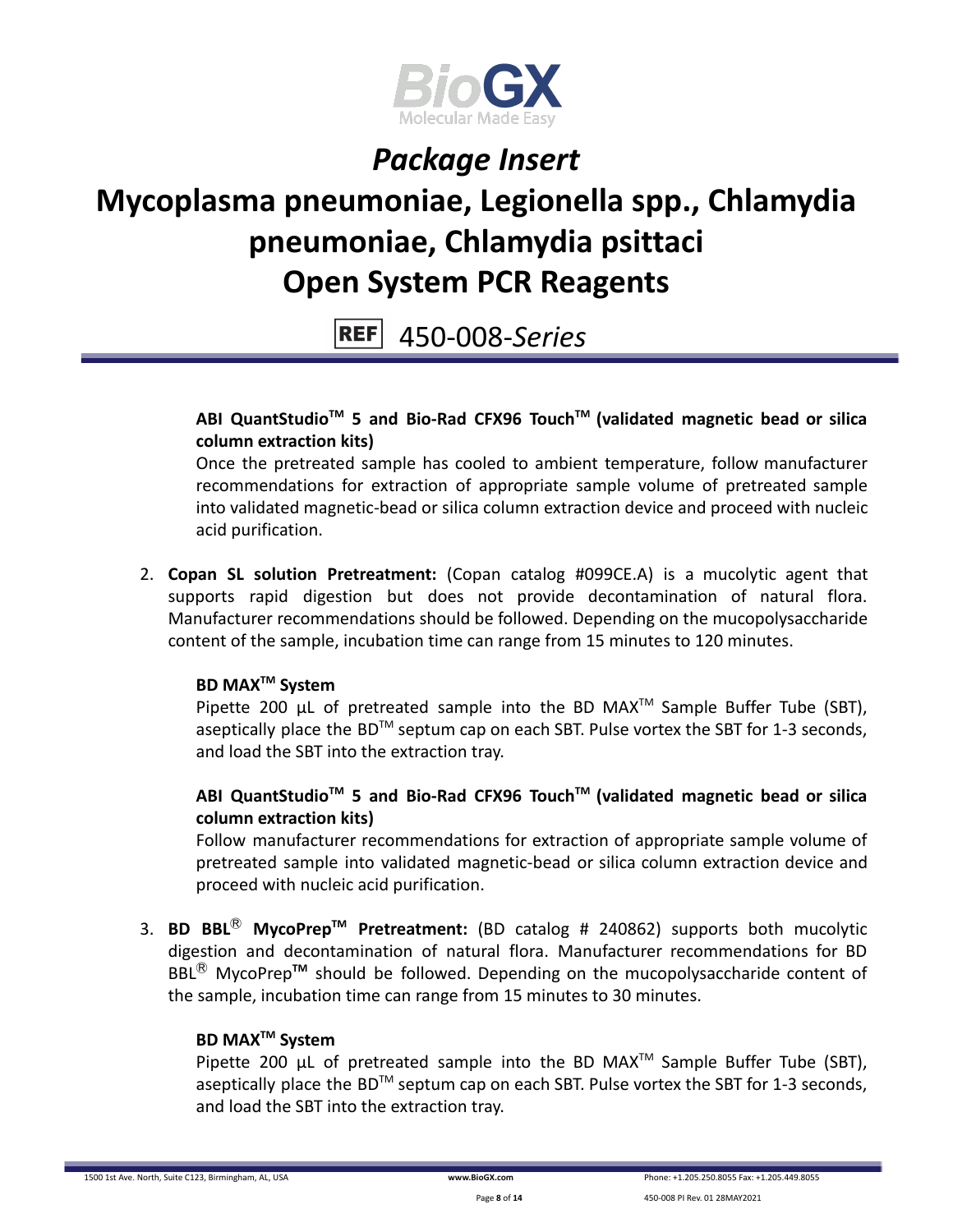

## **Mycoplasma pneumoniae, Legionella spp., Chlamydia pneumoniae, Chlamydia psittaci Open System PCR Reagents**

#### **REF** 450-008-*Series*

### **ABI QuantStudioTM 5 and Bio-Rad CFX96 TouchTM (validated magnetic bead or silica column extraction kits)**

Follow manufacturer recommendations for extraction of appropriate sample volume of pretreated sample into validated magnetic-bead or silica column extraction device and proceed with nucleic acid purification.

### **BioGX QUALITY CONTROL TEST SETUP PROCEDURE**

### **BD MAXTM System Quality Control Test Setup**

### **Loading a Sample Buffer Tube (SBT)**

- 1. Add the appropriate sample volume to each SBT.
- 2. Aseptically place  $BD^{TM}$  septum cap on each SBT.
- 3. Vortex the SBT for 1-3 seconds.
- 4. Load the SBT into the extraction tray.

### **WEAR NITRILE GLOVES WHEN HANDLING LYOPHILIZED REAGENTS TO REDUCE THE GENERATION OF STATIC CHARGES. DO NOT USE LATEX GLOVES.**

#### **Assembly of BD MAX Extraction Strips and BioGX Reagents**

- 1. Choose the appropriate BD MAX<sup>TM</sup> extraction kit (see above). DO NOT use BD MAX<sup>TM</sup> master mix or the blank 0.3 mL conical tubes that come with the extraction kit.
- 2. Load the selected extraction cartridges into the extraction tray, 1 per sample to be tested.
- 3. Snap one BD MAX<sup>™</sup> ExK<sup>™</sup> DNA Extraction tube into snap-in position 1 (Snap-1) of each extraction strip (**Figure 1**).
- 4. Snap one BioGX Sample-Ready™ lyophilized reagent tube into position 2 (Snap-2) of each extraction strip. Check to make sure the lyophilized cake is at the bottom of the tube prior to inserting into the strip. The funnel-shaped cake may be in any orientation  $(v, >, \land, <)$ .
- 5. Snap one BioGX Rehydration Buffer tube into position 3 (Snap-3) of each extraction strip. Check to make sure the buffer is at the bottom of the tube prior to inserting into the strip. Position 4 (Snap-4) will remain empty.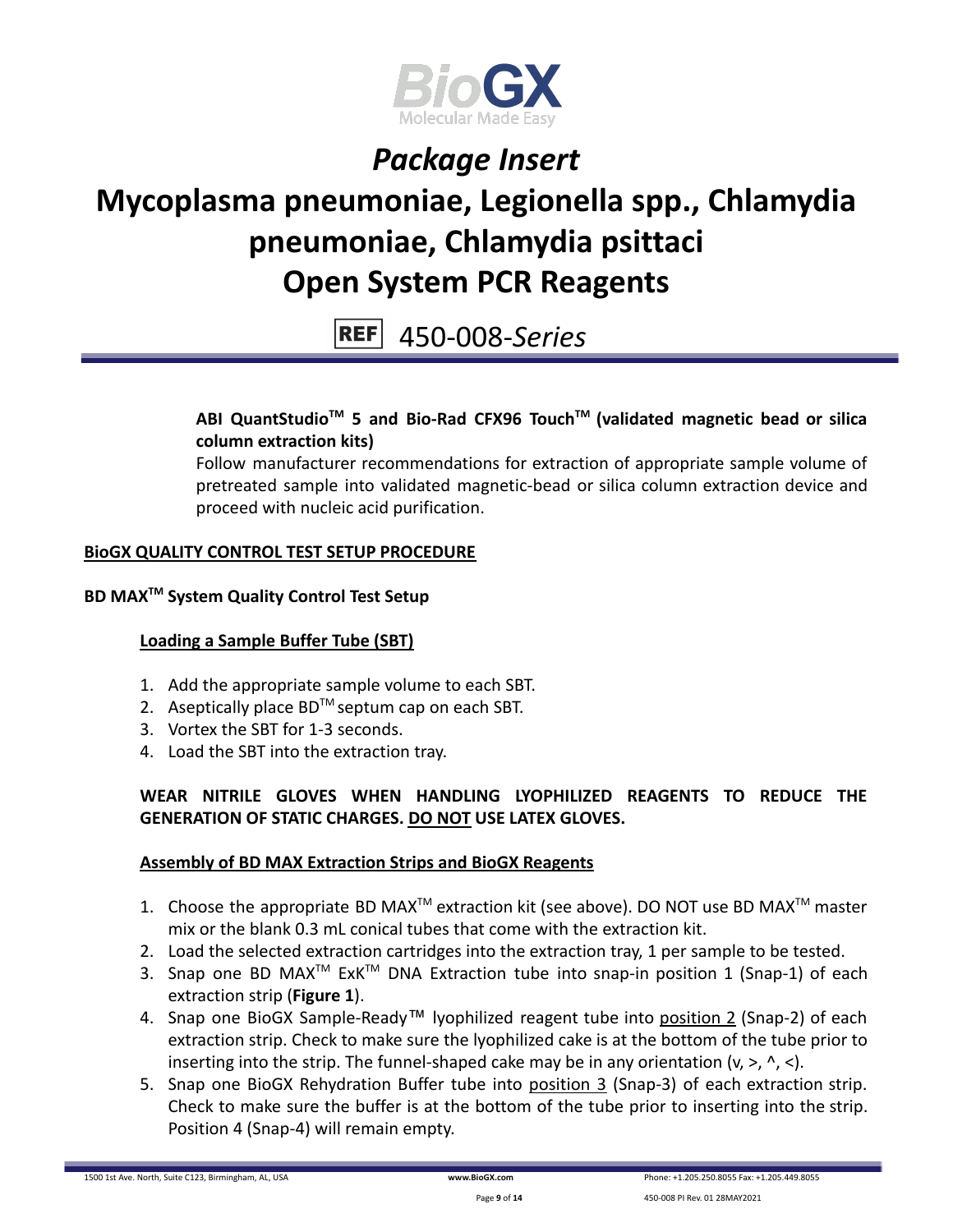

# **Mycoplasma pneumoniae, Legionella spp., Chlamydia pneumoniae, Chlamydia psittaci Open System PCR Reagents**

**REF** 450-008-*Series*

- 6. Lift the tray and briefly examine the bottom of each strip to ensure all reagents are at the bottom of each tube and bubbles are not present in Extraction buffer reservoirs.
- 7. Proceed with worklist generation and sample loading per BD MAX $^{TM}$  operating instructions. Select the appropriate User Defined Protocol (UDP). Load the extraction tray and, if necessary, a new PCR card into the instrument, close the door, and click "Start Run."
- 8. Analyze the results by opening the completed run file in the "Results" tab.



### **BD MAX ExK™ 4-Snap Unitized Reagent Strip Single Master Mix Type 4 Setup**

**Figure 1.** Diagram of BD MAX**TM** ExK**TM** 4-snap Unitized Reagent Strips.

### **Important Note**

Always first insert all Snap-1 tubes, then all Snap-2 tubes, then all Snap-3 tubes. The Snap 4 position will remain empty unless the user has set up the reagent to run in dual master mix mode. Approximately 25 µL of extracted nucleic acid remains in the position 3 tube after extraction. This may be removed and saved for further analyses after the run has been completed.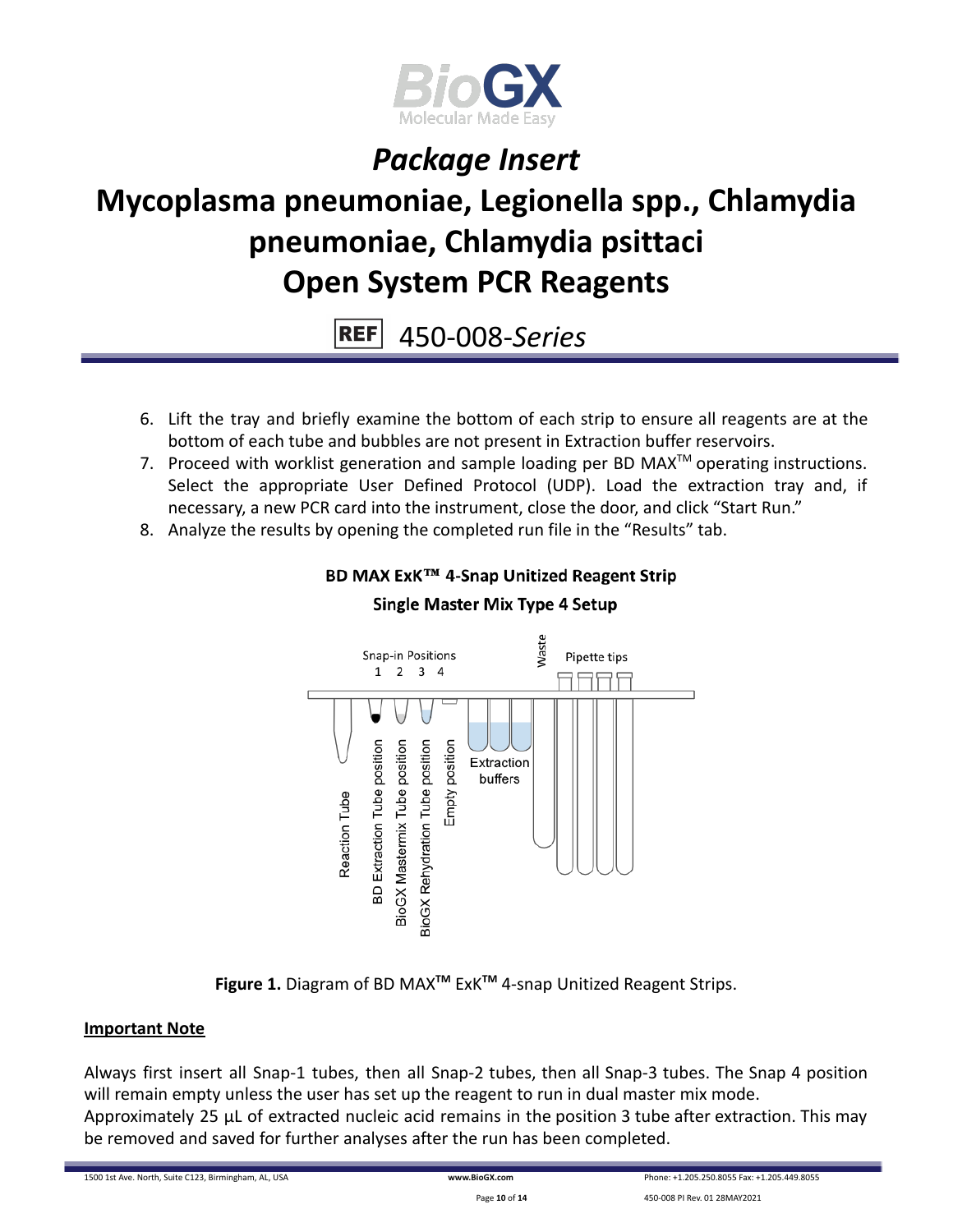

# **Mycoplasma pneumoniae, Legionella spp., Chlamydia pneumoniae, Chlamydia psittaci Open System PCR Reagents**

**REF** 450-008-*Series*

**ABI QuantStudioTM 5 and Bio-Rad CFX96 TouchTM Quality Control Test Setup**

**WEAR NITRILE GLOVES WHEN HANDLING LYOPHILIZED REAGENTS TO REDUCE THE GENERATION OF STATIC CHARGES. DO NOT USE LATEX GLOVES.**

#### **Assembly of BioGX Reagents**

1. Prepare the appropriate number of 8-tube PCR strips or 96-well PCR plates.

2. Transfer 40 μL of molecular grade water to one vial of lyophilized BioGX reagents. The rehydrated master mix is more than sufficient for 4 samples to be tested.

Note: 8-tube strips containing reagents ARE NOT compatible with ABI QuantStudio<sup>™</sup> 5 and Bio-Rad CFX96 Touch<sup>™</sup> instruments. Rehydrated master mix must be transferred to 8-tube PCR strips or 96-well PCR plates compatible with appropriate instruments.

3. Mix by gently pipetting up and down. (IMPORTANT: Keep rehydrated master mix in a cold block or on ice if setup cannot not be completed within 20 minutes. If the rehydrated master mix cannot be used immediately, it can be capped and stored up to 24 hours at 2-8°C, protected from light).

4. Transfer 10 μL of rehydrated master mix to the bottom of 4 empty wells.

- 5. To each well containing 10 μL of rehydrated master mix, add 5 μL of extracted sample.
- 6. Affix the appropriate optical caps or optical plate seals.
- 7. Pulse spin the sealed PCR plate or tube to mix and bring liquid to the bottom.

8. Load 8-tube PCR strips or 96-well PCR plates into the real-time PCR platform and start the run. Avoid unnecessary delay once tubes/plates are loaded into the real-time PCR instrument.

#### **ASSAY PERFORMANCE**

All BioGX Research Use Only products are designed to detect 20 copies or less of the target nucleic acid per reaction.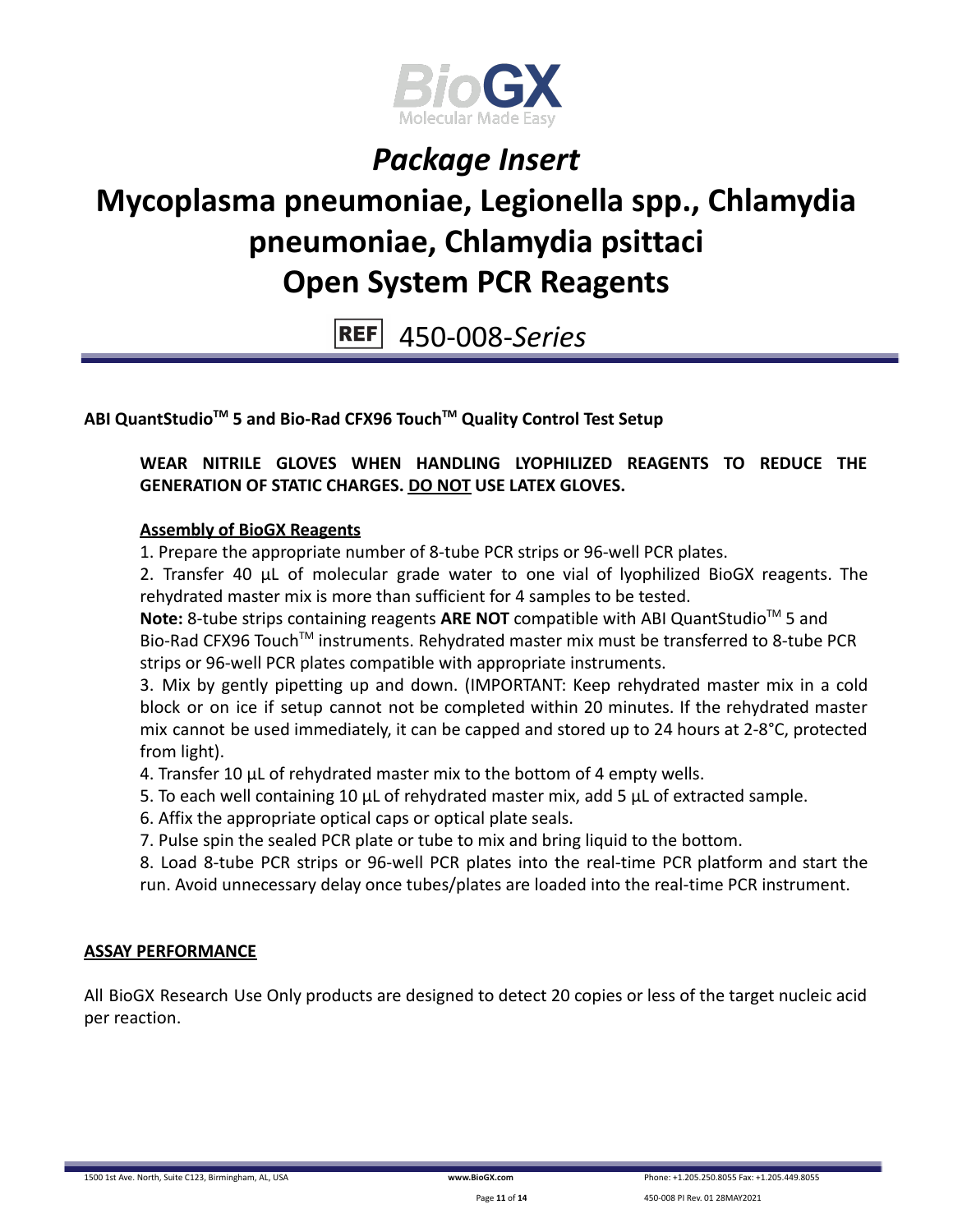

### **Mycoplasma pneumoniae, Legionella spp., Chlamydia pneumoniae, Chlamydia psittaci Open System PCR Reagents**

450-008-*Series* **REF** 

### **INTERPRETATION OF RESULTS**

**Table 2.** Multiplex PCR Results Interpretation for 450-008-*Series*.

| Chlamydia<br>psittaci | Chlamydia<br>pneumoniae | Legionella<br>spp. | Mycoplasma<br>pneumoniae | <b>IAC or</b><br><b>SPC</b> | Interpretation                                                                                  |
|-----------------------|-------------------------|--------------------|--------------------------|-----------------------------|-------------------------------------------------------------------------------------------------|
| ÷                     |                         |                    |                          | $+/-$                       | Chlamydia psittaci POSITIVE                                                                     |
|                       | +                       |                    |                          | $+/-$                       | Chlamydia pneumoniae POSITIVE                                                                   |
|                       |                         | $\ddot{}$          |                          | $+/-$                       | Legionella spp. POSITIVE                                                                        |
|                       |                         |                    | ÷                        | $+/-$                       | Mycoplasma pneumoniae POSITIVE                                                                  |
|                       |                         |                    |                          | +                           | Chlamydia psittaci, Chlamydia<br>pneumoniae, Legionella spp., Mycoplasma<br>pneumoniae NEGATIVE |
|                       |                         |                    |                          |                             | Unresolved*                                                                                     |

\*Failed PCR due to inhibition, reagent failure or incorrect assembly of PCR reaction.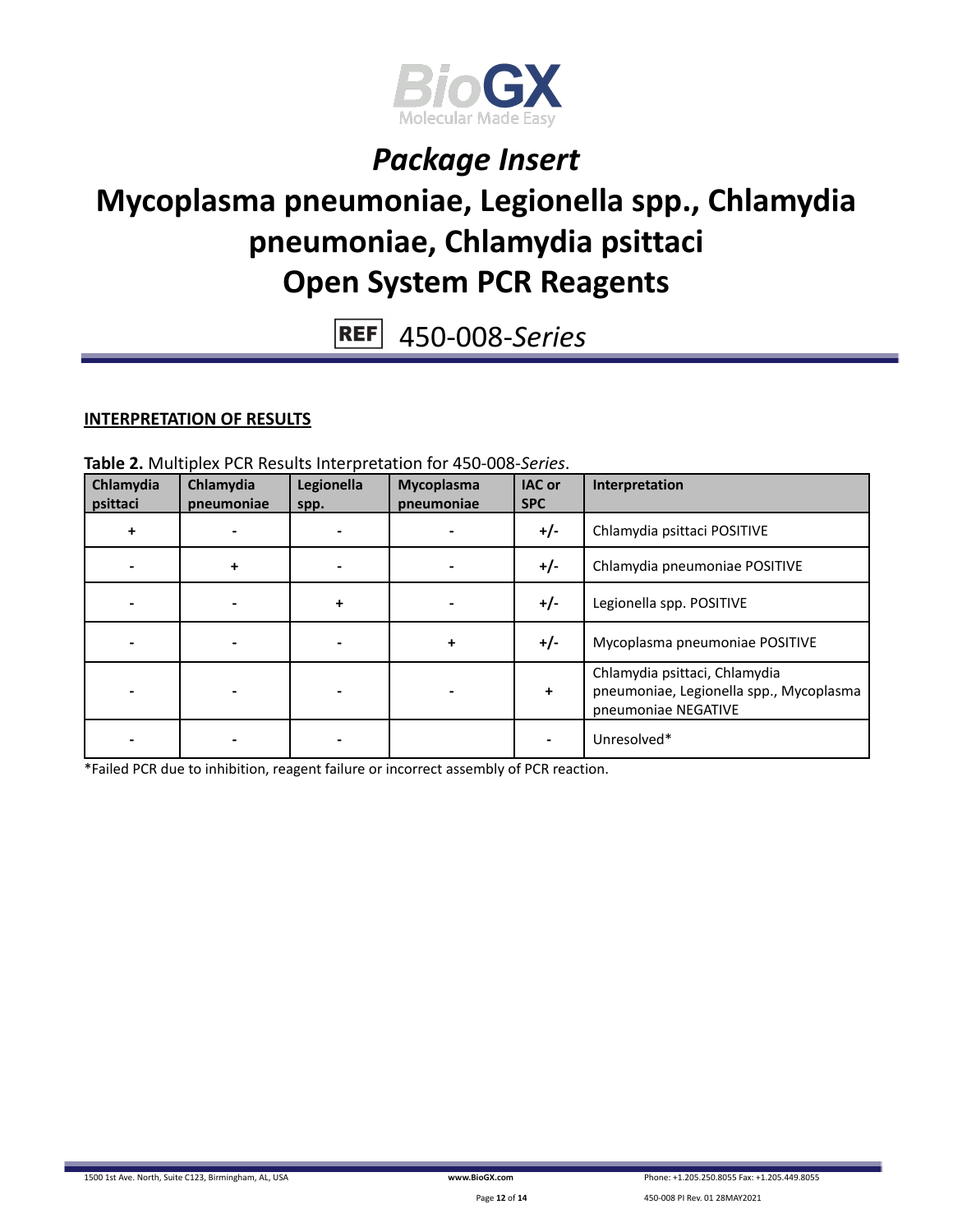

## **Mycoplasma pneumoniae, Legionella spp., Chlamydia pneumoniae, Chlamydia psittaci Open System PCR Reagents**

#### **REF** 450-008-*Series*

#### **REFERENCES**

- 1. Thurman, Kathleen A., et al. "Detection of Mycoplasma pneumoniae, Chlamydia pneumoniae, and Legionella spp. in clinical samples using a single-tube multiplex real-time PCR assay." Diagnostic microbiology and infectious disease 70.1 (2011): 1-9.
- 2. Stølhaug, Anne, and Kåre Bergh. "Identification and differentiation of Legionella pneumophila and Legionella spp. with real-time PCR targeting the 16S rRNA gene and species identification by mip sequencing." Applied and environmental microbiology 72.9 (2006): 6394-6398.
- 3. Branley, J. M., et al. "Real-time PCR detection and quantitation of Chlamydophila psittaci in human and avian samples from a veterinary clinic cluster." European Journal of Clinical Microbiology & Infectious Diseases 27.4 (2008): 269-273.
- 4. Clinical and Laboratory Standards Institute. Protection of laboratory workers from occupationally acquired infections; Approved Guideline. Document M29 (Refer to the latest edition).
- 5. Centers for Disease Control and Prevention and National Institutes of Health. Biosafety in Microbiological and Biomedical Laboratories. Choosewood L.C. and Wilson D.E. (eds) (2009). HHS Publication No. (CDC) 21-1112.
- 6. BD MAX<sup>™</sup> System User's Manual (refer to the latest revision) BD Life Sciences, Sparks, Maryland 21152 USA.
- 7. QuantStudioTM Design and Analysis software User Guide, ThermoFisher Scientific, Waltham, Massachusetts, USA (Refer to the latest version).
- 8. CFX96 Touch, CFX96 Touch Deep Well, CFX Connect, and CFX384 Touch Systems Instruction Manual (refer to the latest version), Bio-Rad Laboratories, Inc., Hercules, California, USA (Refer to the latest version).

#### **Please call BioGX or email info@biogx.com with any questions you may have regarding this product.**

| $\cdot$ .<br>Rev. # | <b>Effective</b><br>Date | <b>Summary of Changes</b> |
|---------------------|--------------------------|---------------------------|
| 01                  | 28 MAY 2021              | Initial<br>Release.       |